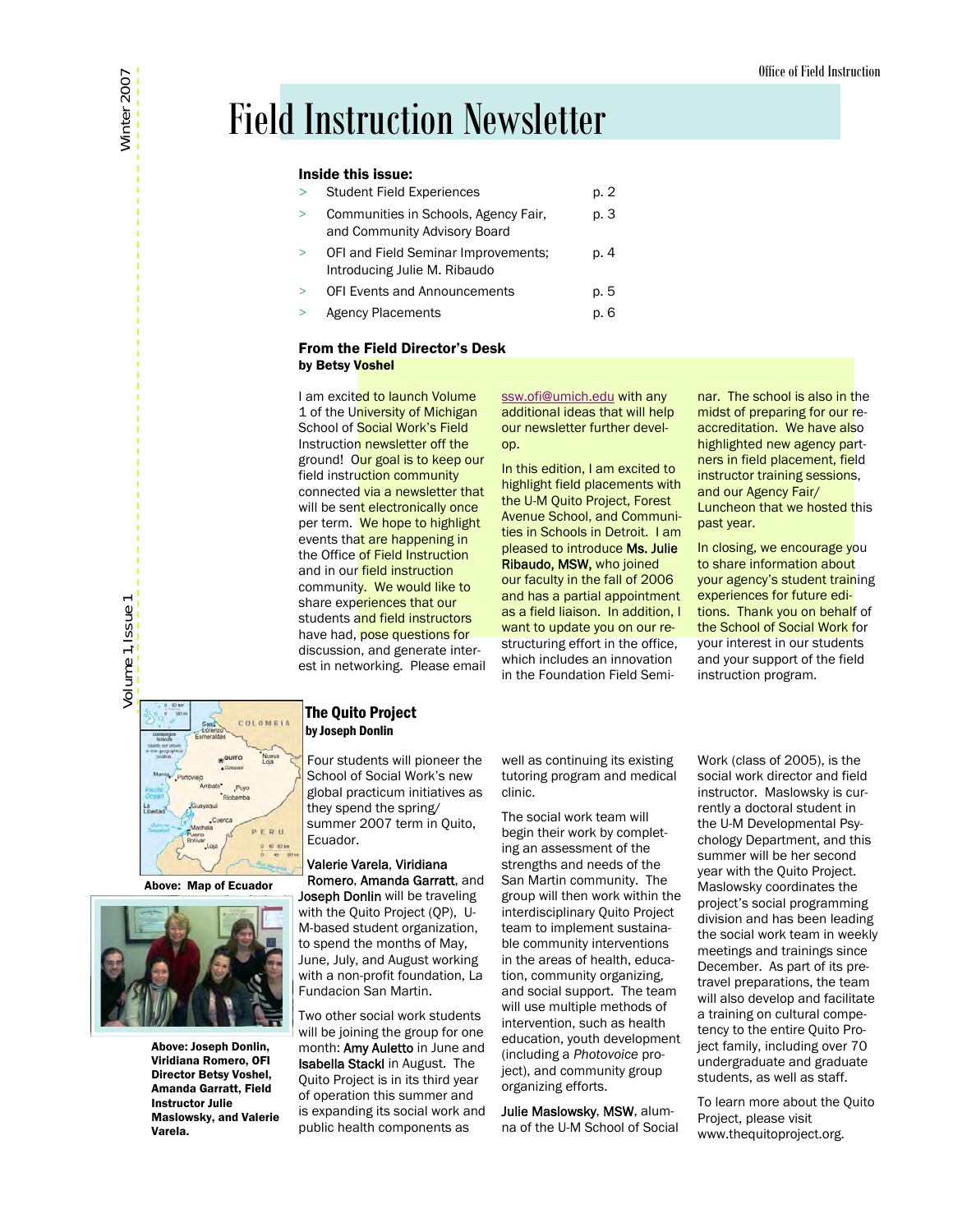#### Page 2

#### Dawn Farms Substance Abuse Treatment by Paulette Walker

Dawn Farm Substance Abuse Treatment Services supports clients to engage with the recovering community and sustain long-term sobriety by offering a continuum of comprehensive substance abuse treatment services.

As part of the outpatient team, I provided group and individual sessions over a tenweek period and substance abuse assessments. To share examples of bio-social assessments, I recently worked with a young female, 25 years old, who has one to two years of minor consequences due to her drinking. She had moved beyond the contemplation stage of change into the action stage and has voluntarily sought treatment. The assessment went quickly, and although somewhat embarrassed, she spoke freely and was receptive to treatment.

Other assessments were not so easy. A 42-year-old male client, who had been drinking regularly since his early 20s, had consistently abused a host of other drugs and met the DSM-IV criteria for polysubstance abuse. He was court ordered to treatment for his third driving under the

influence. It became apparent that he presented co-occurring mental disorders. He was resistant to treatment and has an extremely difficult time staying focused.

In a relatively short period of time, I had to gain the trust of each of these clients and engage them in a therapeutic relationship. My motivational interviewing skills were challenged. Weeks later, I engaged these two clients in a group session. I facilitated a discussion on the differences of a culture of addiction and a culture of recovery.

My experiences were intensive, and I felt like an integral part of the team. My field supervisor, Brenda Bolzman, MSW, not only empowered and challenged me, but also assessed my biases, limitations, and expectations, as well as discussing selfcare. My field liaison, Oliva Kuester, has been very helpful and ensured that the placement was a good fit. Dawn Farm's approach to engaging student interns in the real world of substance abuse treatment was amazing. I would hope that all my fellow peers would be fortunate enough to be placed in such a rewarding practicum.



Left: MSW student Paulette Walker writes of her experiences at Dawn Farms.

"In a relatively short period of time I had to gain the trust of each of these clients and engage them in a therapeutic relationship." - **Walker** 

#### Forest Avenue Schools by Nicole Ploehn

Forest Avenue School is a day treatment program that receives referrals for emotionally impaired students living in Washtenaw County. The program is administered by Ypsilanti Public Schools and is referred by 10 school districts within the county.

The goal for all students is to return to their home school district as soon as they are able to succeed in a less restrictive environment. Forest Avenue School has five classrooms with a limit of ten students in each room. Each classroom is supported by one teacher, one to three program assistants, and one school social worker designated to each school level.

As an intern, I had the opportunity to work with a very knowledgeable and supportive field instructor. My field instructor, Cindy Evoy, MSW, is the elementary school social worker. In my first year, I was involved in interventions both in and outside of the classroom. I assisted Cindy in cofacilitating the Life Skills group. I was also involved in parent meetings, individualized education plans, as well as multidisciplinary education team meetings.

During my second year, I planned and facilitated weekly social awareness groups in high school and middle school classrooms with social workers Charlotte Yu, MSW (high school), and Jaime Woudstra, MSW (middle school). I managed student cases, served as the contact person, and became more involved in crisis intervention.

Overall, I had so many amazing opportunities. Even in situations in which I felt unsure of myself, I was given the guidance and support by not only my field instructor and the other school social workers but the entire staff. I do not think I could have asked for a better field placement. I know from the experiences and skills I have gained that I will be better prepared for what lies ahead in my future in the field of social work.

"Even in situations in which I felt unsure of myself, I was given the guidance and support by not only my field instructor and the other school social workers but the entire staff." - Ploehn

# Field Instruction Volume 1, Issue 1 **Field Instruction**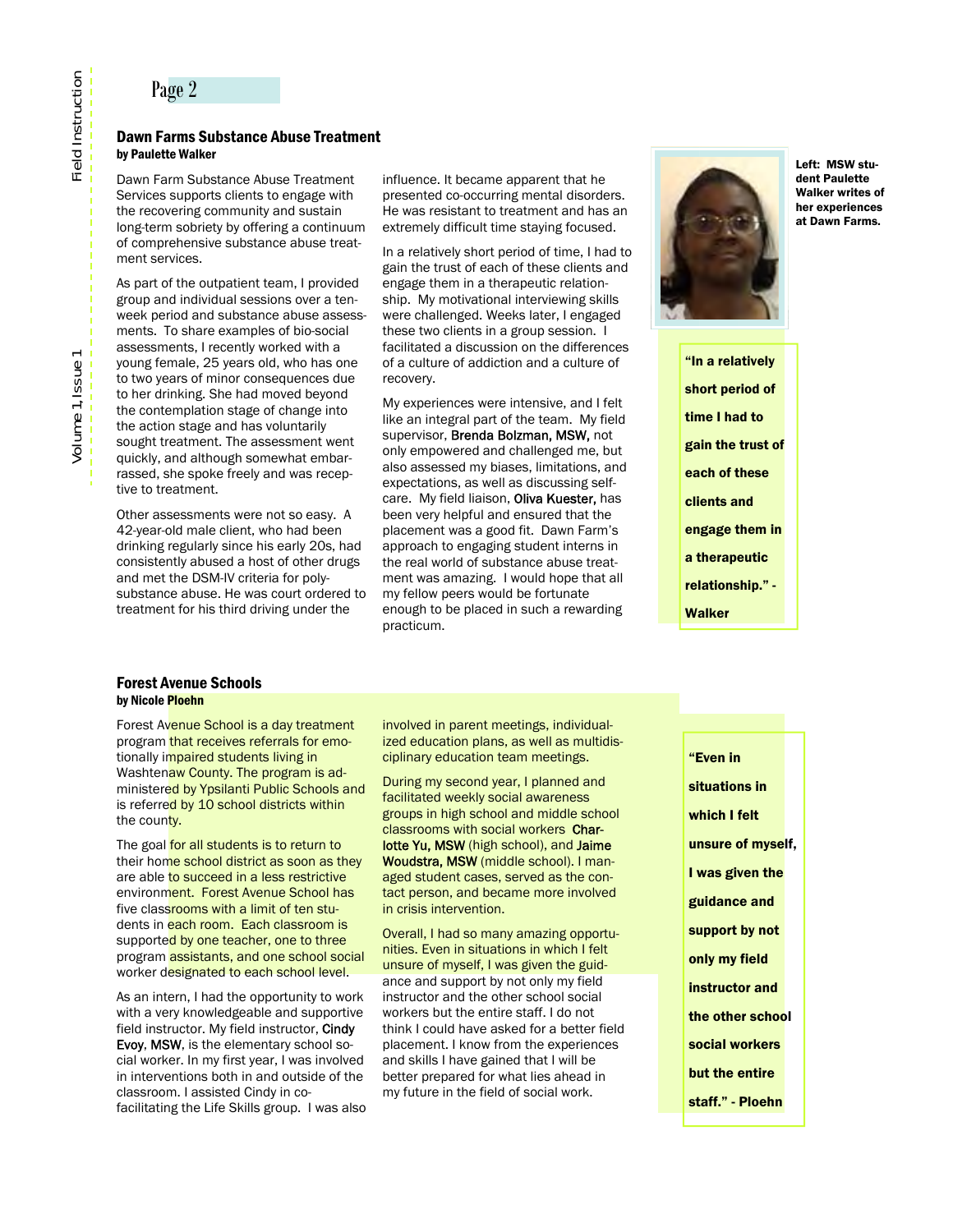#### Communities in Schools by William L. Vanderwill

As the nation's fifth largest youth-serving organization, Communities in Schools (CIS) champions a unique community-building model that helps students stay in school.

As one of the Office of Field Instruction's placement sites, CIS has trained over 45 U-M SSW students over the last eight years to work within Detroit public and charter schools in the areas of community organization, management, and program evaluation. Currently, there are four students placed with the agency. Jodie Neale is working with Janet Ray, MSW, in the area of program evaluation. Lauren Davis, placed at the Detroit Enterprise Academy with Captoria Snipes, is developing school-based programs for the charter school. **Cherise Mattheson is working** with Roger Williams at Van Zile Elementary School and has designed and implemented a social skills curriculum for girls. Doctoral student Shayla Griffin is placed with **Kevin Bolden at Osborn High** School and is coordinating a college-bound program. The

organization has also hired two of our recent graduates, Katy Weiks, MSW, and Adisa Chaney, MSW, to work in the areas of program administration and development.

CIS has consistently demonstrated a commitment to the U-M SSW and has been actively involved in our agency fairs, field instructor training, and class speaking engagements. Their tremendous efforts complete the educational experience for their student interns.



Above: Roger Williams (field instructor), Elisabethe Mack (field instructor), Katy Weiks, Kevin Bolden (field instructor), Adisa Chaney, Janet Ray (Director of Program Management and Evaluation), Jodie Neale, and Cherise Mattheson.

#### Agency Fair by Ziehyun Huh

During the Annual Spring Open House sponsored by the Office of Student Services, OFI hosted a Spring Agency Fair on March 23, 2007, to give prospective students the opportunity to network with over 50 agencies. After an orientation session, students chatted with agency representatives and enjoyed a breakfast, festive snacks such as ice cream bars and popcorn, a slideshow, and live music from a harpist. OFI wanted to create a warm and welcoming environment that would be more conducive to exploration of the field of social work.

Afterward, field instructors enjoyed a catered luncheon. During lunch, a panel of field instructors who were fairly fresh to the field instructor role spoke about their supervision experience as past MSW students and as current field instructors. The panelists were Julie Maslowsky, MSW (The Quito Project), Sean DeFour, MSW (Judson Center), Carrie Ross, MSW (U-M Health System), Richetta Van Sickle, MSW (Judson Center), and Alex Bailey, MSW (Community Action Network). OFI thanks all the agencies who volunteered their time and made this annual event a resounding success.



Left to right: Stacy Peterson (OFI Field Liaison), Harriet R. Bakalar (Field Instructor at U-M Housing Bureau for Seniors), Oliva A. Kuester (OFI Field Liaison), and Betsy Voshel (OFI Director) at the Spring Agency Fair.

#### Community Advisory Board by Betsy Voshel

The SSW revitalized the Community Advisory Board in fall 2006 under the leadership of Dr. Mary C. Ruffolo, Ph.D., Associate Dean for Educational Programs.

The board addressed curriculum initiatives and various opportunities to strengthen the field experience. They focused on revising OFI Foundation and Advanced Educational Agreements. They have also been involved in discussions regarding the school's curriculum and the December 2006 Graduate Exit Survey data. The board advised the SSW regarding the implementation of the U-M Center for Research, Learning, and Teaching (CRLT) grant on "Integrative Learning and Reflective Practice" and provided input on "Privilege, Oppression, Diversity, and Social Justice (PODS) in Social Work Education: A Field Instruction

OFI appreciates the board's willingness to volunteer their time and expertise to SSW.

Resource Guide."

#### Board Members

Deb Amaya Faye Askey-King Carol Burrell-Jackson John Carey Carly Corpolongo Kimberly Cummings Katie Doyle Elese Hairston Doug Plant Janet Ray Kathleen Russell Laurie Ryan Beth Spencer Jim Toy Susan Watts Geneva Williams Tim Wintermute

Dept. of Veteran's Affairs SOS Community Crisis P.O.W.E.R., Inc. St. Joseph Mercy Hospital Safe House Center Women's Center of America Ozone House University Psychiatric Clinic United Way for Southeastern Michigan Communities in Schools Community Member Oakwood Heritage Hospital U-M Turner Senior Resource Center U-M Office of Institutional Equity U-M Psychological Clinic City Connect Detroit Luella Hannan Memorial Foundation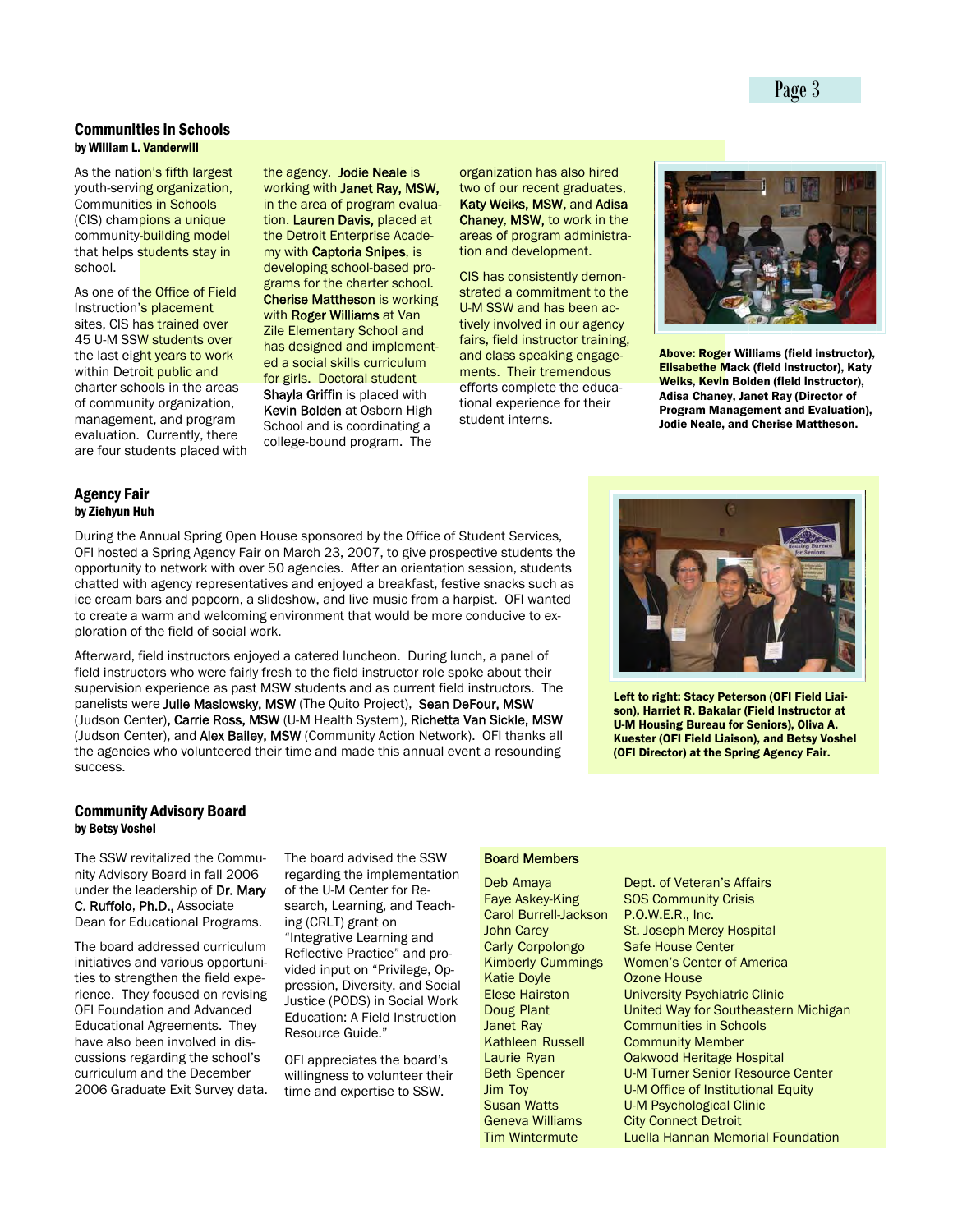#### Page 4

#### OFI Transitions by Stacy L. Peterson

In the last two years, the OFI team has changed in composition and size. We have refined and **streamlined our** data management system and expanded our roles and responsibilities.

With the addition of Betsy Voshel as the new director, the original team of three educators - G. Warren Clark, Oliva A. Kuester and Stacy L. Peterson - has grown to five with the addition of **William L.** Vanderwill and Leigh A. Robertson. The office also welcomed new Administrative

#### Peer-Facilitated Field Seminar by Scott Tharp

Foundation field seminar, a onecredit class all social work students take upon starting their field placements, is a Council for Social Work Education requirement. While the field seminar has been largely unpopular over the years, the Office of Field Instruction has implemented a new field seminar design to make what used to be a one-hour lecture, with a subsequent hour of breakout groups with 30 students, into more intimate groups of approximately 10 - 12 students for professional development and peer support.

Coordinator Ziehyun Huh. The seven members of the OFI team are committed to providing a warm, supportive, and caring environment for students and the SSW community.

Another area of transformation and profound change in OFI is the development and implementation of our new database. We are now able to access academic and fieldrelated data in a way that saves time and permits sharing of information with all appropriate parties in a streamlined delivery manner. As our data

management system continues to evolve, be on the lookout for improvements with our web page and agency information system.

The OFI team has expanded their roles from beyond simply placing students. They are now doing much of the liaison work with our placement sites and teaching the foundation field seminar. We believe these three areas of access not only provide continuity of care to students and agencies, but we are better able to problem solve by supporting our students and

agencies more efficiently. With the added bonus of increasing OFI visibility in the community, the office is more streamlined to better match students with field placement. As a result, there has also been a significant reduction in the number of students needing replacement.

**OFI believes that the changes** and growth have a significant and profound benefit to students and the School of Social Work. OFI looks forward to continued development and improvement in the future.

This new model of field seminar education has been developed by the Office of Field Instruction with the help and leadership of MSW student Shoshana Hurand, who came to OFI with the idea and energy to work on some more student-friendly changes. In addition to making the field seminar conducive to small group discussion, this new format utilizes MSW students as peer-facilitators to guide discussion and role-model professional development skills to enhance students' field experiences. Concerns ranging from supervision negotiation to conflict management are topics for exploration where students can harness the expertise already in the room by their peers. As this model continues to be developed and tweaked, the Office of Field Instruction welcomes any and all feedback to improve the model and is open to student involvement in any such recommendations. If you are interested in participating as a peer facilitator or have feedback you want to share, feel free to email us at [ssw.ofi@umich.edu](mailto:ssw.ofi@umich.edu).



Above: Stacy Peterson, Scott Tharp, Warren Clark, Diane Cavicchioli, Leigh Robertson, Katherine Slotsema, Bill Vanderwill, and Shoshana Hurand.



#### Introducing Julie M. Ribaudo, MSW, LMSW, ACSW by Betsy Voshel

OFI welcomes Julie M. Ribaudo, who functions as a field liaison for approximately 30 students each term.

Ribaudo, Clinical Professor of Social Work, joined our faculty in fall 2006. She is a graduate of the University of Georgia with a MSW degree in 1984 and received a Post-Graduate Certificate and Endorsement as an Infant Mental Health Therapist and Mentor in

2002 from Wayne State University.

"Working as a liaison has reminded me how diverse and exciting the field is. I've loved hearing how students have grown over the course of a semester and their 'ah-ha' moments!"

Ribaudo has a private practice in metropolitan Detroit where she has focused her clinical work on parent-infant relationships; support to teachers and caregivers of challenging infants, toddlers, and children; assessment and treatment of abused and/or neglected infants, toddlers, and young children; and infants, toddlers and young children in foster care and post-adoption.

She has provided local, state, and national training on infants and toddlers. In addition, she has provided clinical consultation to numerous school districts in Michigan. She currently teaches Interpersonal Practice with Individuals, Families, and Groups; SW Practice with Children and Youth; Infant and Child Development; and Interpersonal Practice with Children and Youth. Welcome, Julie Ribaudo!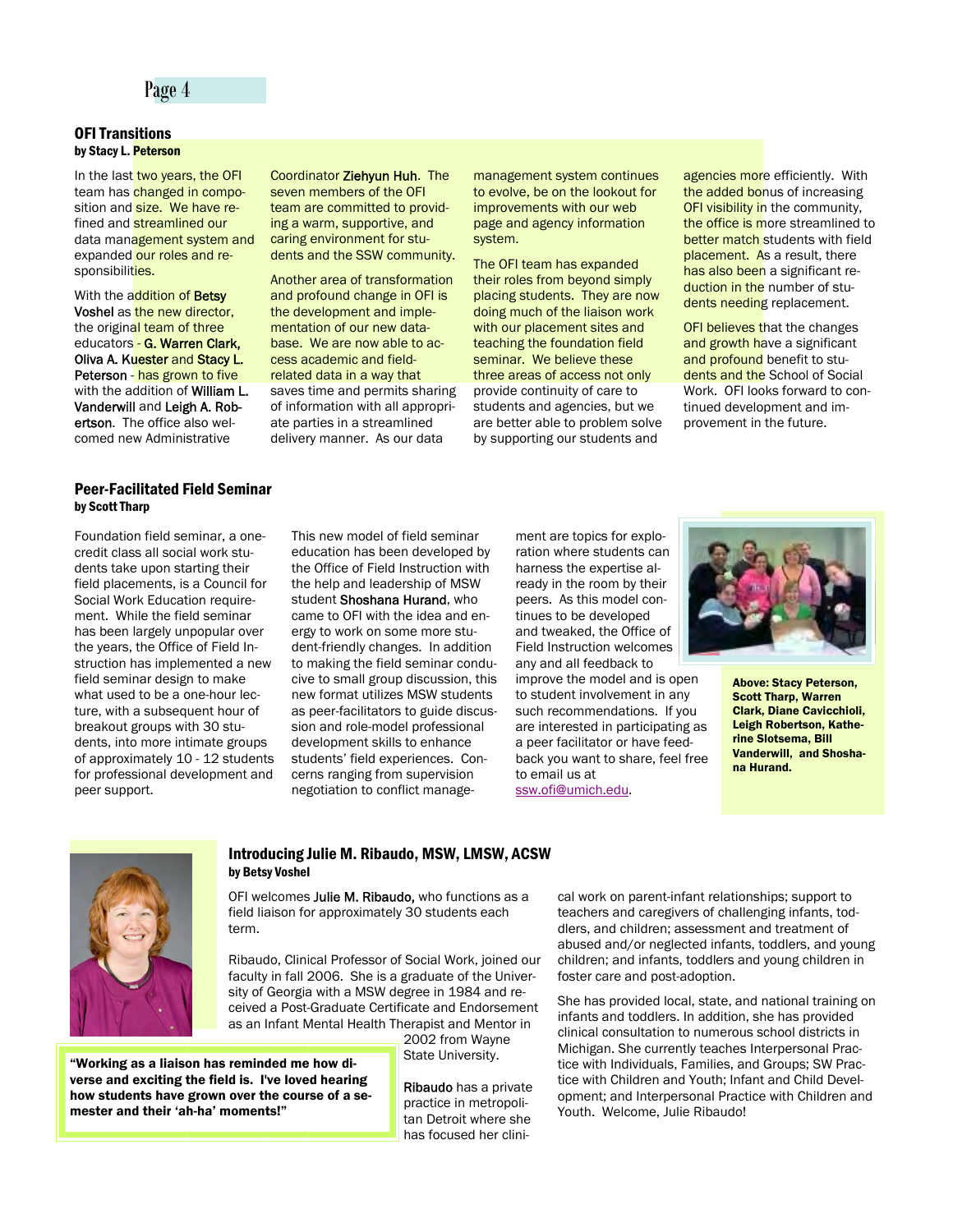#### Field Instructor Training by G. Warren Clark

Each year OFI offers two programs for new field instructors. These are designed to provide first–time field instructors information about U-M SSW curriculum and includes areas such as supervision, the educational agreement and evaluation, and professional development.

The first training was held on September 29, 2006, at the Detroit Center. This new facility was ideal for its location and modern meeting rooms. The keynote speech, "The Walking Project: Community Capacity Development & Rediscovery Through Walking, Talking & Observing a Neighborhood in Transition & Evolution," was given by

Larry Gant, Ph.D. Talks were also given by Daniel Reid, MPH, MSW (U-M Health Systems); U-M SSW faculty member Larry Root, Ph.D.; U-M Americans with Disabilities Act Coordinator Carol Dubritsky; and Donna Mullins (Department of Human Services).

Field instructors and a U-M faculty member spoke on a panel on supervision. Speakers were Julie Ribaudo, MSW (U-M SSW Clinical Assistant Professor), Ed Egnatios, MSW (Skillman Foundation), Mary Ortega, MSW (Family Assessment Clinic), and Earl Carr, MSW (Wolverine Human Services).

The second program was on January 10, 2007, and was held at U-M SSW. This half-day session included an overview presentation and small group discussions lead by OFI faculty.

The small groups gave field in-

structors a chance to get to know one another and problem solve real situations that come about on a daily basis in the world of student field education.

members Beth Glover Reed and Robert M. Ortega provide a presentation on incorporating "privilege, oppression, diversity, and social justice" (PODS) at a past field instructor training.

Below: U-M SSW faculty



#### Student Forum by Ziehyun Huh

"Most exciting was the discussion to establish a student advisory committee . . ."

To better address the needs and concerns of students, OFI organized a student forum on November 29, 2006, which was attended by over 30 students. A smaller follow-up session was held on March 28, 2007, to discuss the feedback generated.

During the fall 2006 session, students broke into three groups to list concerns in three categories: placement process, field seminar, and communication/OFI assignments.

Betsy Voshel, OFI Field Director, welcomed students, while Associate Dean Mary C. Ruffolo, Ph.D., attended the conclusion of the event. Ziehyun Huh (OFI), student Shoshana Hurand, and Betsy Wagner, MSW (Office of Student Services), facilitated the discussions.

Feedback included issues such as the web-based placement listing and the need for additional search options, the redundancy of the evaluation, and the desire for

more relationship building with field liaisons.

The feedback was compiled into a list with suggested student and OFI solutions. After additional review, the feedback will be posted on the OFI website. Most exciting was the discussion to establish a student advisory committee to institutionalize a more effective partnership between students and OFI.

#### **Announcements**

#### Congratulations, April Graduates!

A special thank you to the graduating peer facilitators of field seminar (winter 2007). We appreciate your efforts in making the new format happen! Brooke Deleo Shoshana Hurand Katherine Slotsema Scott Tharp

#### Congratulations to the Alumni Board of Governors Practicum Award Winners!

The Alumni Board of Governors Practicum Award was established in 2006 to help meet the growing needs of U-M MSW students who pursue out-of-state and international field placements. The award will assist students with the following: travel to and from location of placement; room and board; transportation while on site; and professional attire.

Recipients: Raquel Castaneda-Lopez Joseph Donlin Amanda Garratt Viridiana Romero Joanna Tima Valerie Varela



Graduate Shoshana Hurand (left) promotes Agrarian Adventure at the Spring Agency Fair and admires her field instructor Carisa Wilder's (right) new baby daughter.

#### Page 5

**Field Instruction**